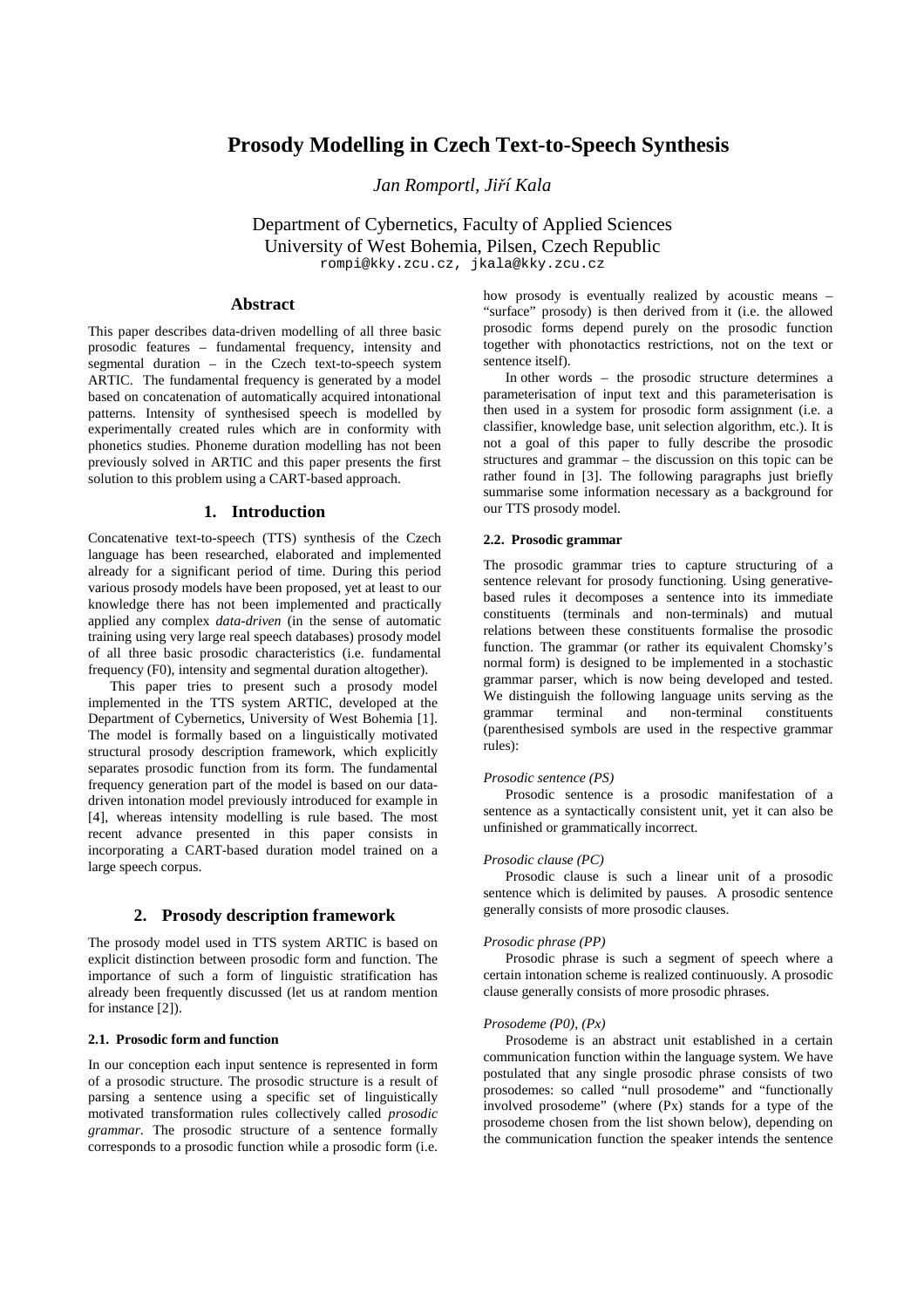to have. In the present research we distinguish the following prosodemes (for the Czech language; other languages may need some modifications):

- P0 null prosodeme
- P1 prosodeme terminating satisfactorily (a reply is not expected)
	- o P1-1 unmarked
	- o P1-2 marked directive
	- o P1-3 marked expressive
	- o P1-4 specific
- P2 prosodeme terminating unsatisfactorily (a reply is expected)
	- o P2-1 unmarked (supplementary, "wh-questions")
	- o P2-2 marked declaratory ("yes/no questions")
	- o P2-3 marked disjunctive (questions with disjunctive " $or$ ")
	- o P2-4 specific
- P3 prosodeme nonterminating
	- o P3-1 unmarked
	- o P3-2 marked bound (involved in a function primarily held by P1 or P2)
	- o P3-3 specific

#### *Prosodic word (PW)*

Prosodic word (sometimes also called phonemic word) is a group of words subordinated to one word accent (stress). Languages with a non-fixed stress position would need a stress position indicator too.

#### *Semantic accent (SA)*

By this term we call such a prosodic word attribute, which indicates the word is emphasised (using acoustic means) by a speaker.

There are two more terminal symbols used ("\$" and "#") standing for pauses differing in their placement (inter- and intra-sentential). The terminal symbol  $(w_i)$  stands for a concrete prosodic word from a lexicon and  $\varnothing$  means an empty terminal symbol. Note that *Px* is only an "abbreviation" for each prosodeme (i.e. P1-1, etc.). The rules should be understood this way: "(PC)  $\rightarrow$  (PP) {1+} # {1}" means that the symbol *(PC)* (prosodic clause) generates one or more *(PP)* symbols (prosodic phrases) followed by one # symbol (pause).

$$
(PS) \rightarrow (PC) \{1+\} \$ \{1\}
$$

$$
(PC) \rightarrow (PP) \{1+\} \# \{1\}
$$

$$
(PP) \rightarrow (PO) \{1\} (Px) \{1\}
$$

$$
(P0) \rightarrow \emptyset
$$

$$
(PO) \rightarrow (PW) \{1+\}
$$

 $(Px) \rightarrow (PW)$  {1}  $(Px) \rightarrow (SA) (PW)$  {1+}  $(PW) \rightarrow w_i \{1\}$ 

Figures 1 and 2 show two possible prosodic structures of the Czech sentence: "It is not a singular transformation of a long vowel into a diphthong." However, the second variant bears a semantic accent on the word "singular" so as to bring forward the contrastive focus as the opposite of e.g. "frequent".









*Figure 2:* Czech sentence prosodic structure with a semantic accent.

It is not a simple task to infer the full prosodic structure from the surface form of a sentence. This can be done using a probabilistic grammar parser similar to a parser used for syntax analysis – on one hand the prosodic parser is simpler due to far less complex grammar, but on the other hand the relations among prosodic constituents are not as clear and straightforward as among syntactic constituents (in case of prosody many phenomena are facultative, singular or even random). Hence the goal of the prosodic parser is not to create couple of "definitely correct" prosodic structures of a given sentence; rather it should delimit a class of prosodic structures acceptable in a given context.

Because of such peculiarities we have not yet implemented fully working automatically trained parser into ARTIC and the task of prosodic structure parsing is carried out by a set of heuristic rules. These rules are obviously far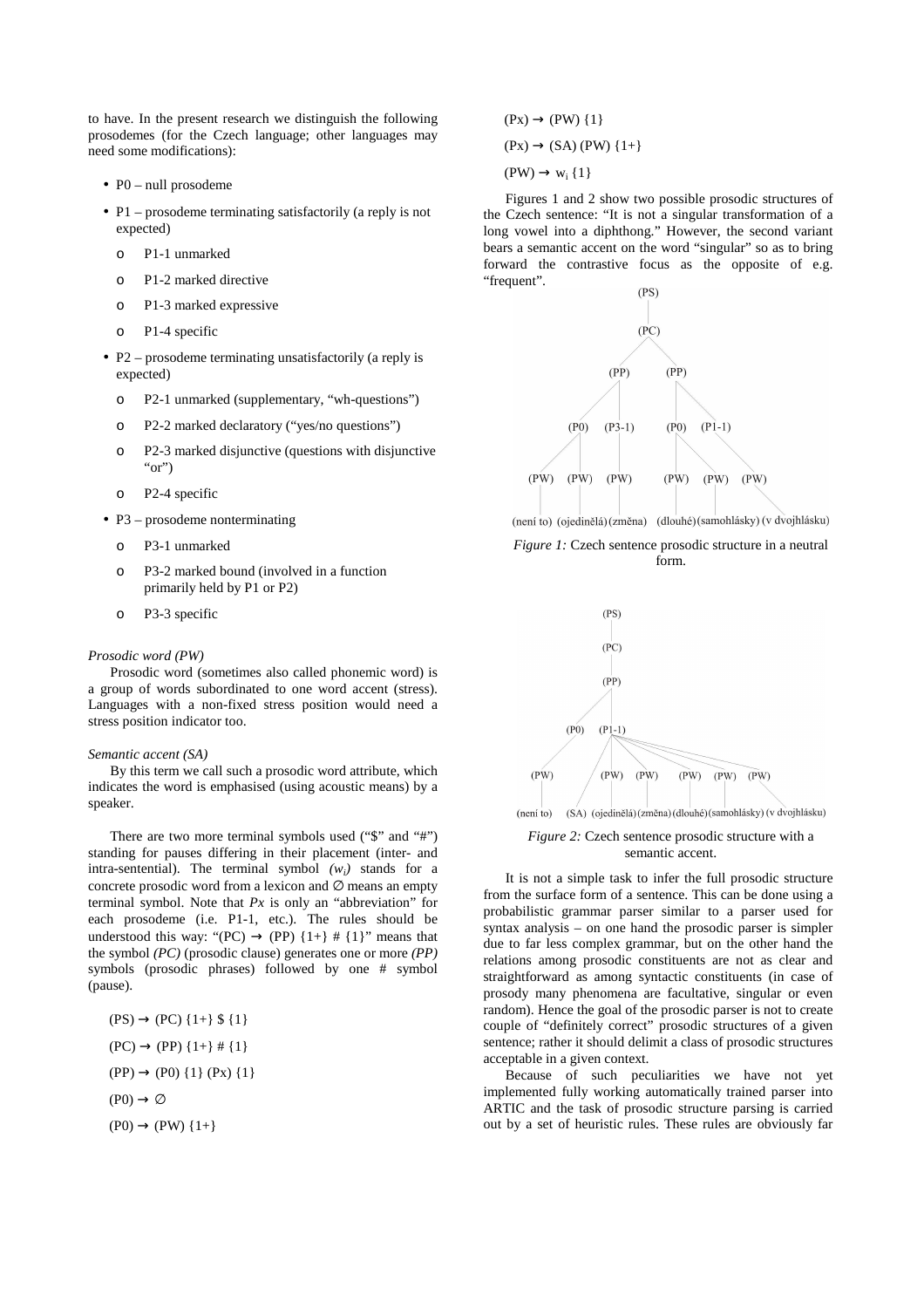from performing optimally (for example they are very inaccurate in prosodic phrase detection and semantic accents have to be omitted at all) but they are treated as a temporary solution.

# **3. F0 modelling**

It is beyond the scope of this paper to fully describe the datadriven model of F0 implemented in ARTIC – more information on this (including the model evaluation) can be found in [4]. However, the basic idea is in conformity with the aforementioned considerations about duality of prosodic form and function.

From the formal point of view all information about prosodic function of each word is encoded in the prosodic structure itself and hence the position of the word within the structure. Therefore the prosodic form realised by means of F0 behaviour depends purely on positions of the prosodic words within the prosodic structure of a given sentence.

The position of a prosodic word ("position" not in the exact meaning – rather we would use it in the sense of mutual configuration between prosodic words and their parent prosodic constituents) is described by a set of features (we refer to it as description array – DA) which include for instance: index of the prosodic word within its neighbours with the same parent node, type of its parent node and its index (and this recursively up to the root node), and also various quantitative features concerning syllabic, stress and phoneme structure of the word. More details on DA can be found in [4].

The relation between prosodic function (formulated through DA) and its form is represented by a function in the mathematical sense, which we refer to as *realization function* (because it realizes the function through the form). The realization function is created from a suitable speech corpus (ideally the same one used for a particular speech segment database creation) with transcribed utterances, prosodic structure tags (i.e. the transcribed sentences are prosodically parsed) and F0 contours (e.g. acquired by electroglottograph measuring). Speech must be segmented at least on the level of prosodic words (i.e. time intervals of prosodic words must be known).

The F0 contours are segmented according to the prosodic words – this way the F0 contour of each prosodic word token is acquired (let us call such a segment a *sub-contour*). The corpus used in ARTIC consists of 5,000 sentences involving 55,655 sub-contours which are then clustered into so called *cadences* (abstract intonational patterns – as will be described further in the text).

#### **3.1. Realization function**

The realization function is defined as

$$
R: DA \to I \times pot(C)
$$

where  $I = \{i_1, \ldots, i_l\}$  is a set of initial conditions,  $C = \{c_1, \ldots, c_l\}$  $c_m$ } is a set of cadences and *pot(C)* is a power set of *C*. A cadence is an intonational pattern which fits into an interval of a single prosodic word. The set *C* can also be called a cadence inventory. Initial conditions say where on the frequency scale a cadence chosen for a prosodic word starts.

Fujisaki shows [5] that F0 can be modelled in a logarithmic space as a sum of outputs of two linear systems. In the linear space this summation corresponds to a multiplication of values, therefore each sub-contour (as a segment of a whole F0 trajectory) acquired from the corpus can be decomposed into two components: (a) the initial F0 value of the sub-contour; (b) the rest of the sub-contour relatively to the initial value (in its multiples).

The realization function also consists of two components. The first one is constructed from the corpus by linking each DA occurring in the corpus with the initial F0 value of the respective sub-contour occurring with this DA in the corpus. Since a particular DA is often assigned to several prosodic word tokens in the corpus, there are usually more possible initial value links. In such cases the first sub-contour with a given DA occurring in the corpus (supposing indeed arbitrary, yet constant sentence numbering) is considered – this ensures the synthesised prosodemes to be intonationally "consistent" as for the prosodic word initial conditions because the initial F0 values of the prosodic words within a particular synthesised prosodeme are all selected from the same sentence (otherwise it could happen that each initial condition in the synthesised prosodeme is selected from a different sentence, although with the same DA).

The set  $C = \{c_1, \ldots, c_m\}$  (the cadence inventory) is created by a clustering algorithm based on repeated bisections and cosine similarity function, applied on all F0 sub-contours from the corpus. Prior to this, the sub-contours are represented by vectors with the dimension *x* (i.e. by approximating each sub-contour with *x* equidistant points relatively to its initial value – this ensures sub-contour normalisation over time intervals and F0 values). The elements of *C* (i.e. cadences) are constructed as either centroids of the clusters, or there is one (or more) vector chosen from each cluster as its representative (using various methods, such as elimination of outliers according to Mahalanobis distance).

We have experimented with various values of *m* (the number of cadences) ranging from 3 to 200. Good results are achieved for example with the number of clusters *m*=30. In this case the smallest cluster consists of 911 vectors (subcontours) and the largest of 3571. The cadence inventory is created from the cluster centroids.

We say a cadence *belongs* to a particular DA provided that the sub-contour occurring in the corpus with this DA is an element of the cluster represented by the given cadence. The second component of the realization function is constructed from the corpus by linking each DA occurring in the corpus with the set of all cadences belonging to this DA. Thus if we have a prosodic word  $w_j$ , then

$$
R(DA(w_j)) = \langle i_j, C_j \rangle
$$

where  $i_j$  ∈ *I* is the assigned initial condition and  $C_j$  ⊆  $C$ ,  $C_j$  =  ${c_{j,l}, c_{j,2}, ..., c_{j,lj}}$  is a set of the assigned cadences. Now let the synthesised sentence *S* be given as:

$$
S: w_1 w_2 \dots w_p
$$

The resulting generated F0 contour of the sentence *S* is then constructed from the initial conditions and cadences given by the realization function for each prosodic word *w<sup>1</sup>* ,  $\ldots$   $w_p$  – the initial conditions are F0 values at the beginnings of the prosodic words and the cadences actually fill the gaps between neighbouring initial conditions by F0 values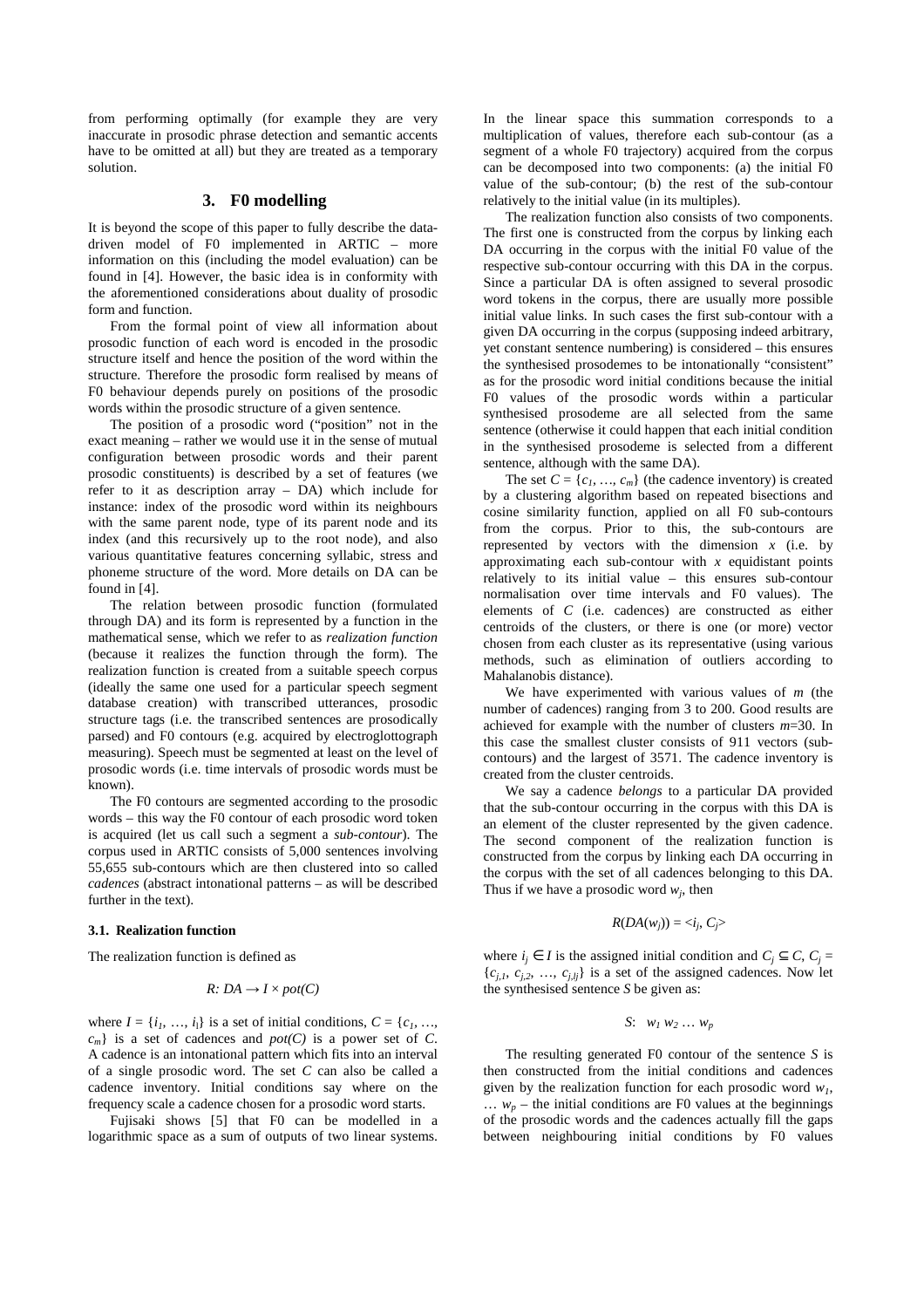calculated as multiples of the initial conditions. As it can be seen from the definition of the realization function, the set of several suitable cadences is given for each prosodic word – only one of them must be chosen at a time. This is done by a criterion function, minimised over all combinations of proposed cadencies. One of the choices for the criterion function is for example a sum of differences of F0 values on the boundaries of the prosodic words – to avoid or at least minimise F0 discontinuities in junctures where one cadence ends and the next one (based on a different initial condition) starts. This process of cadence concatenation is described together with the criterion function in more detail in [4].

## **3.2. Prosodic homonymy**

One can easily see no corpus can offer all possible DAs and therefore it is impossible to construct the realization function ideally. Hence the crucial importance for the realization function has the *relation of indistinguishableness* [4]. Two description arrays are in the relation of indistinguishableness provided that their different deep prosodic-semantic functions can be realized by the same functor (i.e. same surface prosodic means) – two different DAs are homonymous in terms of their surface realization and thus mutually interchangeable. Informally: the realization function is defined also for those possible DAs not occurring in the corpus; namely if a set of appropriate cadences is to be determined for a DA not occurring in the corpus, another DA which occurs in the corpus and is homonymous according to the aforementioned relation, is taken instead and the set of cadences and initial conditions is determined for the new DA.

A question is how to determine the relation of indistinguishableness. The best method is probably an automatic analysis of heldout corpus data – this presupposes that the heldout data include DAs not occurring in the training data (i.e. factually unobserved) and the relation of indistinguishableness can be determined by a feasible generalisation of the mutual relation between the training and heldout data. This generalisation can be formalised for instance by a specific DA space metrics which allows to find a homonymous DA in terms of the minimum vector distance.

However, research in this field has not been successfully finished yet and thus our TTS system ARTIC must now settle for a workaround in the form of performing a number of limited perturbations of the least significant (heuristically and experimentally determined) components of an unobserved DA (e.g. exact length of a prosodic word in phonemes, exact number of prosodic clauses in a sentence, etc.) which eventually transform the unobserved DA into such a DA that occurs in the corpus and is very likely to be still homonymous.

# **4. Intensity modelling**

It has been often discussed in Czech phonetics literature that intensity (or loudness – as a psychological correlate of intensity) is of far less importance than fundamental frequency with respect to suprasegmental features of speech, therefore our prosody model pays significantly less attention to it.

Moreover, we have undertaken theoretical considerations of modelling intensity analogically to fundamental frequency, i.e. by "intensity cadencies". However, since intensity is much more interconnected with segmental qualities of speech, the application of such a model is not as straightforward as in the case of fundamental frequency (intensity can be treated as sort of a distinguishing feature of a phoneme, unlike F0 which is basically present at voiced phonemes and not present at unvoiced phonemes).

Considering the aforementioned, our prosody model currently incorporates only a simple rule for intensity modelling. Czech phonetics studies usually mention some increase of intensity (or perceived loudness) on stressed syllables. We have experimentally revealed that linear increase of speech signal amplitude by 1.3 on stressed syllables is well assessed by listeners evaluating the resulting synthesised speech. This is in conformity with [6] stating that stressed syllables usually feature increase of intensity level by  $1 - 3$  dB.

# **5. Segmental duration modelling**

All previous versions of our prosody model did not comprise any explicit duration modelling techniques and have been using only average lengths of phonemes from segmented speech corpus. However, in our recent research we have incorporated and implemented a Classification and Regression Tree (CART) approach for segmental duration modelling, mainly because of possibility of its straightforward application and rich experience of other research teams. Our experiments are similar to [7], [8] but there is one important difference – we do not use only one regression tree for all phonemes, rather we have trained an independent tree for each phoneme (experiments with a single universal tree have reached worse score for us).

# **5.1. Training data**

Training data for tree construction consists of 5,000 indicative sentences recorded by a female voice talent (the same data have been used also for the acoustic unit inventory creation and for fundamental frequency modelling). These recordings have been automatically segmented by a statistical approach (HMM-based). Resulting inventory counts over 400,000 phonemes where each of them has been represented by 172 features (as it is described further).

#### **5.2. Phoneme features**

For the sake of the CART-based classification each phoneme token (i.e. occurrence of a phoneme) is represented (or described) by a set of 172 features which can be methodologically divided into five groups. Since an independent tree is built for each phoneme type (the word "type" is used here in the sense of commonly understood duality "token/type" – "type" is the phoneme itself and "token" its textual occurrence), the phoneme type itself is not included among the features.

## *5.2.1. Basic feature groups*

These groups of features are derived from phoneme types of neighbouring phonemes and their categorisation into phoneme classes such as vowel, consonant, fricative, plosive, etc.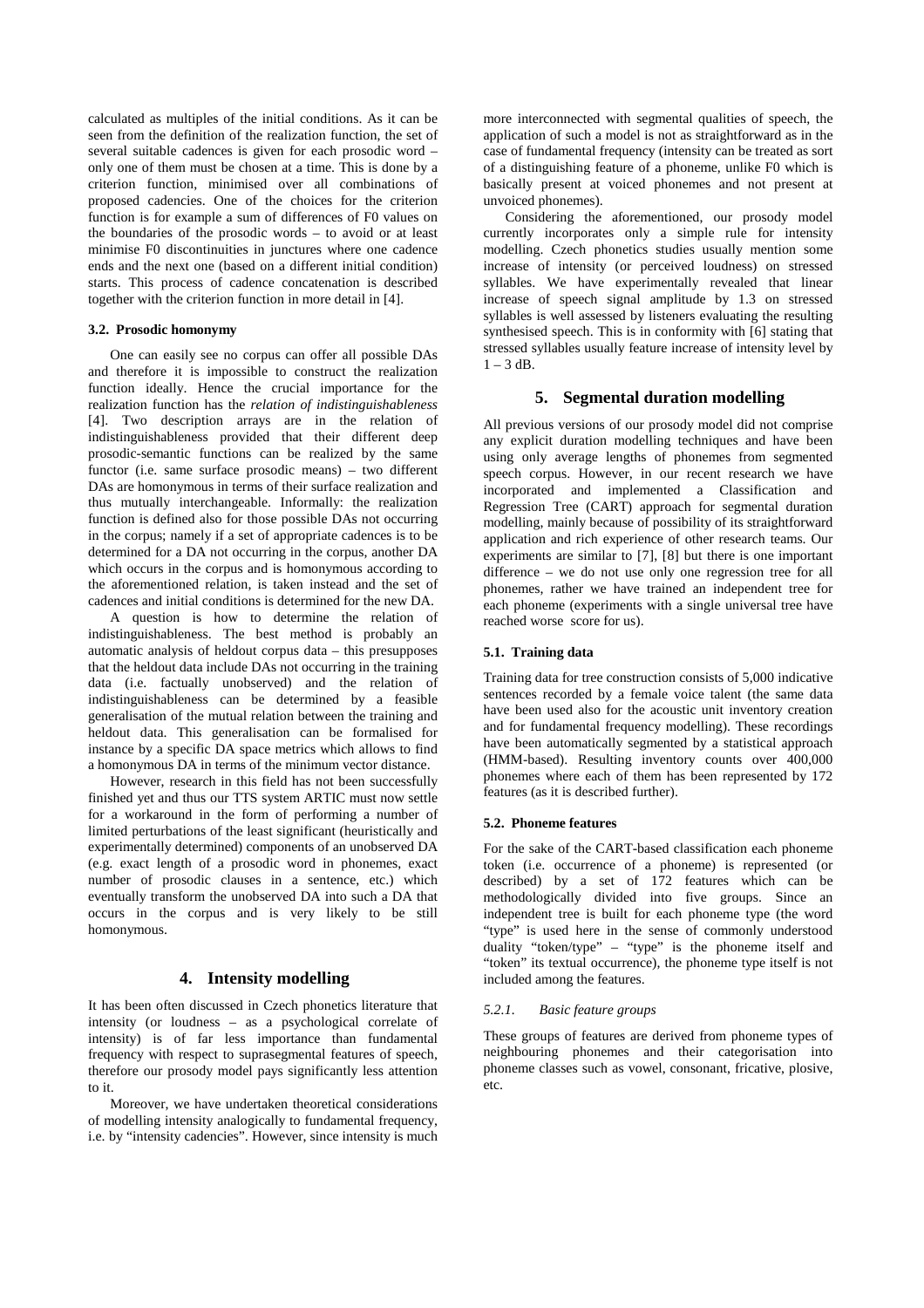Features defined by neighbour type form the first group:

- **previous** type/next type the type of the previous/next phoneme. If the phoneme stands as the first/last one in a sentence, the symbol "\_" (underscore) is used as a value of this feature.
- **previous2\_type/next2\_type –** the type of a phoneme which stands over one phoneme before/after. Identically as in the previous case the underscore symbol is used in case the type of the phoneme cannot be obtained.

The second group is based on membership of a phoneme type into specified phoneme classes. The classes are distinguished by various articulatory and phonational criteria (e.g. vowel quantity, sonority, articulation place and manner, etc.). Values of the features are either true or false – depending on whether a phoneme type is or is not a member of the given class.

## *5.2.2. Feature groups based on prosodic grammar*

The next feature groups describing phonemes are based on the prosodic grammar described in Section 2 of this paper (although not all grammar attributes are used). Every sentence is thus structured hierarchically into the constituents resulting from the prosodic grammar, i.e. prosodic sentence, prosodic clause, prosodic phrase, prosodeme, prosodic words – and in addition to them – syllables and phonemes.

The constituents are hierarchically sorted from the parent ones down to their children. Each of them contains one or more child elements. For example every phoneme stands somewhere in a syllable and each syllable contains one or more phonemes; a syllable stands in a prosodic word and each prosodic word contains one or more syllables.

Features in the third group have their values derived from the "length" of a prosodic sentence constituent in the phoneme token context. This length is determined for each constituent by the number of its child constituents (the number of phonemes in a syllable, syllables in a prosodic word, etc.).

The fourth group consists of features which indicate the position of a child constituent within its parent constituent in the phoneme token context – from the beginning and from the end of the parent constituent (the numeric representation is used). Again, not just the position of the constituent within its immediate parent is used, but the positions in the whole parent hierarchy are taken into account as well.

The last group of features is similar to the previous one with the difference that the values are not represented by numbers, but positions are categorised into these possibilities:

- FIRST/LAST the child is positioned within its parent as the first/last one (from beginning)
- $MIDDLE in other cases$

## **5.3. Training process**

The duration model training has been carried out using the *wagon* CART building program, a part of the Edinburgh Speech Tools Library. Root mean squared error (RMSE) and correlation coefficient (CORRC) values, presented in the evaluation further in this paper, have been therefore computed by *wagon*.

Since our segmented speech data contain more than 400,000 phoneme tokens, there are enough occurrences of each phoneme type and thus we have decided to train individual regression tree for each phoneme type.

The first 80 percent of sentences from the whole corpus have formed a training set and the rest of the data then has been used for testing.

## **5.4. Experiments**

Several training and evaluation experiments have been carried out. The very first training experiments used only some of the features from the groups described in Section 5.2. However, due to poor results the feature set has then been extended to the final number of 172 features.

As described in the text above, an independent tree for each phoneme type is used, therefore the phoneme duration estimator is built as a composition of all individual regression trees where the root (i.e. first) questions is about the phoneme type. After that the algorithm continues in a standard way.

In one of the training experiments the features based on phoneme classes were excluded. However, this way we have reached too high values of RMSE and CORRC (see Table 1) and thus the approach had to be improved. The next couple of experiments were characterised by leaving out the features based on the position and then also on the categorised position because of our hypothesis these features are strongly correlated. The results of these two experiments were very similar and – most importantly – worse than without excluding any features.

The next step consisted in adding the features based on neighbour phoneme type and because this way we have achieved better results, we have expanded the feature set to the full form described hereinbefore. The results achieved by such classifier and feature configurations eventually reached the applicable level and are comparable to results presented by other reports [9], [10], [11].

Since our speech corpus segmentation is based on a statistical approach (HMM) and not conducted by human experts, it sometimes can happen that segment boundaries are placed relatively far from the position where they should be. To prevent these errors from negatively influencing segmental duration estimation we have tried to eliminate them from the training data by excluding phoneme tokens with statistically improbable duration. We have experimentally set this statistical relevance so that only phoneme tokens with duration between 5 and 95 percent fractile (computed for each phoneme type independently) have been included into the training data (sort of a "fractile pruning"). This way we have achieved the best results in terms of the values of RMSE and CORRC.

We have also performed calculation of RMSE and CORRC for a "dummy" duration estimator previously used in our system which gives each phoneme token the length equal to the average length of the respective phoneme type computed from the training data (i.e. actually no estimator because each occurrence of a certain phoneme type has the same length). The results of this experiment are quite important and illustrative since they give an idea of the theoretically lowest acceptable classifier performance. They are presented in the Table 1 as well.